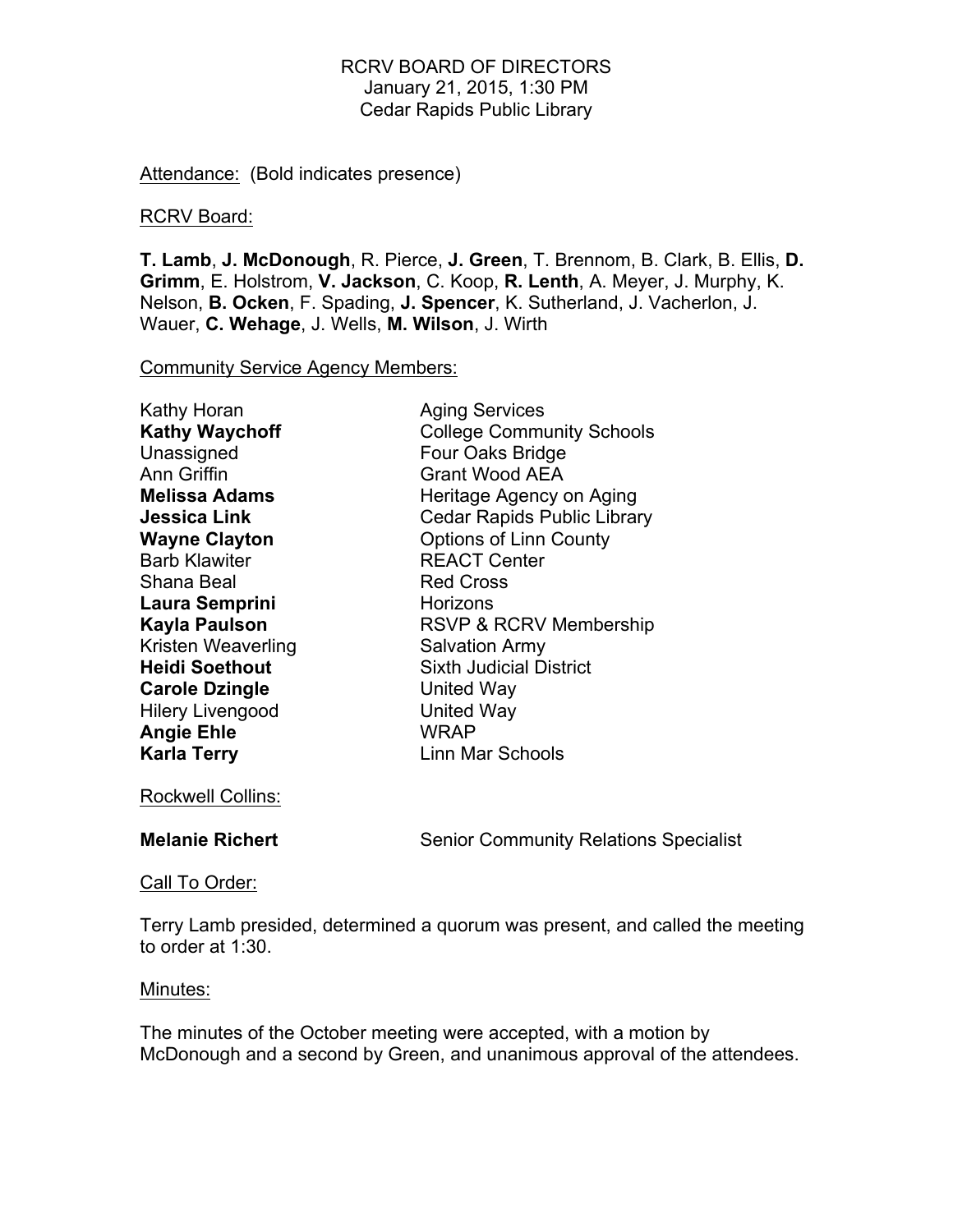## Presentation:

Dara Schmidt, Cedar Rapids Library Director, gave an overview of the facility. There are multiple meeting spaces available, for no charge during normal working hours. The library continues operations under the original theme, following contemporary practices that recognize most knowledge now resides on databases. The library is using more volunteers, replacing staff in some instance – especially for help with software applications. The Tablets for Tots program was mentioned, where preschoolers can check out a computer like a book. Including e-books, the library has 10 to 20 percent more books than pre-flood.

#### Old Business:

None

#### New Business:

Meghan Schneekloth is no longer at Four Oaks. She has not been replaced, and so there's no RCRV contact at the organization.

Phil White was nominated by motion of Mike Wilson, seconded by John Anderson, for the position of Vice President. Motion carried. Dave Knuth is moving to warmer climes.

Don Grimm is changing the agency registration of RCRV at the Iowa Secretary of State office to another board member.

## Partner Agency Reports:

**Wayne Clayton**, Options of Linn County, described the changes facing his organization. RCRV will be providing a link to "Pipeline", a newsletter reporting on the Day Habilitation program.

**Karla Terry**, Linn Mar Schools, reports that the award from last year's distribution had a beneficial effect, and she again thanks RCRV and Rockwell Collins.

**Angie Ehle**, WRAP, reports that last year was another huge success. It was WRAP's  $10^{th}$ .

**Melissa Adams**, Heritage, reports that more than \$90K has been received for Meals On Wheels.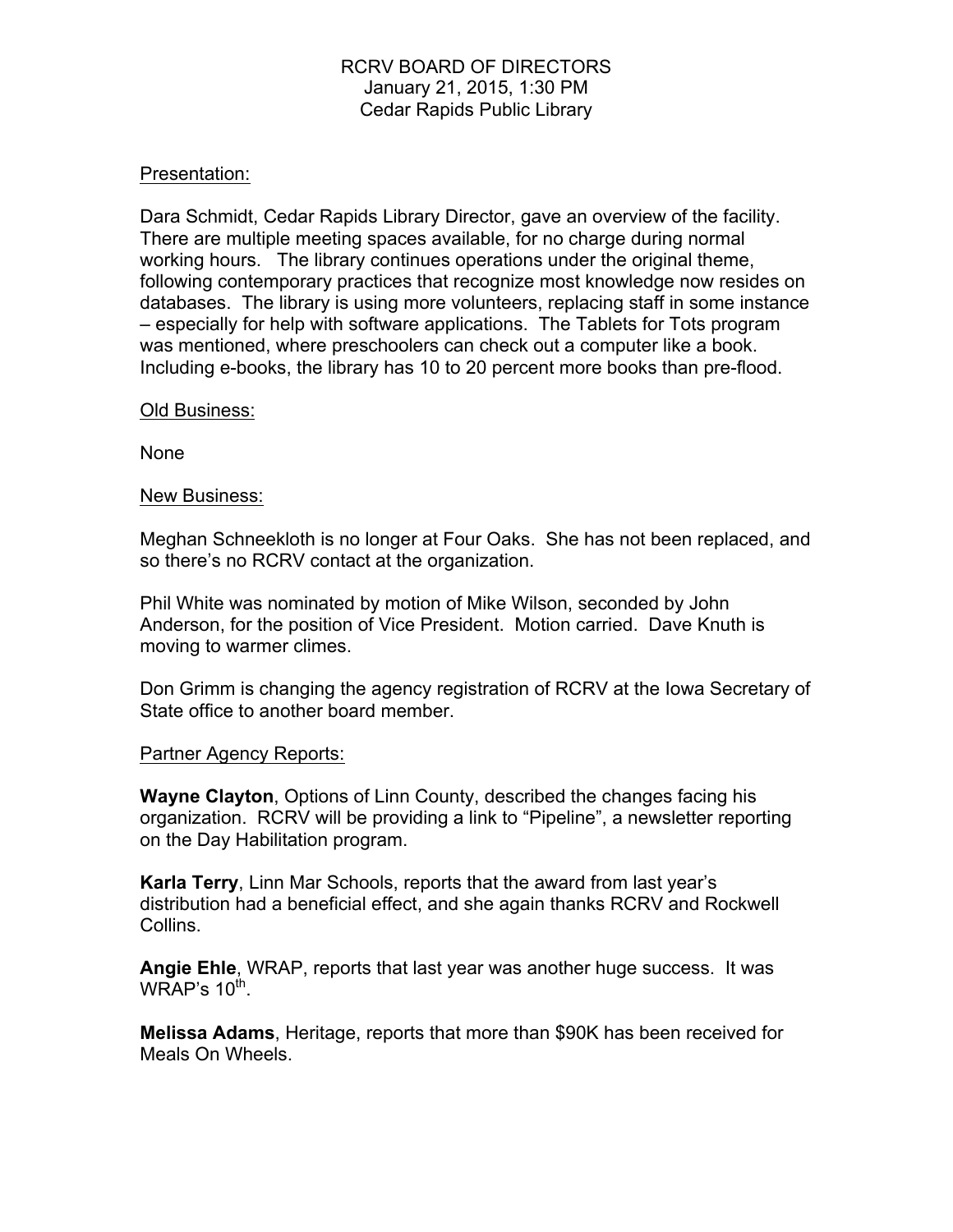**Carole Dzingle**, United Way, reviewed the Volunteer Income Tax Assistance program. Many new changes have somewhat limited availability this tax season. Early signup for help is recommended.

**Kathy Waychoff**, College Community Schools expressed its appreciation to RCRV members for the construction of the Greenhouse at Prairie Point Middle School. It is a wonderful tool for our students to learn and grow – right along with the plants in the greenhouse!

Our student population continues to increase at College Community and to accommodate that growth and plan for future expansion, we will be asking our patrons to consider a bond issue later this spring.

We are gearing up for our Junior Interview project at Prairie High School. Every  $11<sup>th</sup>$  grade student will be interviewed by a business professional as an opportunity to learn and strengthen their interview skills.

**Laura Semprini**, Horizons, asks our help with their 5<sup>th</sup> annual "Share the Love" lunchbox fundraiser. They offer great meals, desserts, and cookbooks delivered to homes in the community. They need drivers.

**Jessica Link**, United Way, had no report.

RSVP Agency Report:

# **Kayla Paulson: via email**

# **United Way's 55+ Initiative Report**

Kayla Paulson is unable to attend today since she is doing a Volunteer Engagement Training for Big River United Way in Keokuk.

United Way's 55+ Initiative is thrilled to wrapping up another great year of empowering volunteers 55 and better in our community. We have deepened relationships with existing Partners in Volunteerism agencies, created new partnerships and continue to get great referrals from our volunteers. We are seeing a trend in getting pseudo retired and active professionals that are joining the 55+ Initiative at a higher rate than ever before.

We will be wrapping up year two of our three year federal grant this June and will start to look at revaluating our "Priority Volunteer Opportunities", in other words the volunteer opportunities that are specifically called out in the grant. Kayla will be creating opportunities for volunteers to share ideas, insights and needs that they are aware of with her over the next six months to a year.

There continues to be an influx of skilled operational and administrative volunteer opportunities that agencies are looking for. Some of these have a limited project length, can be done remotely and/or very flexible working schedules. United Way is moving forward with the Strategic Planning and Capacity Corps idea that Kayla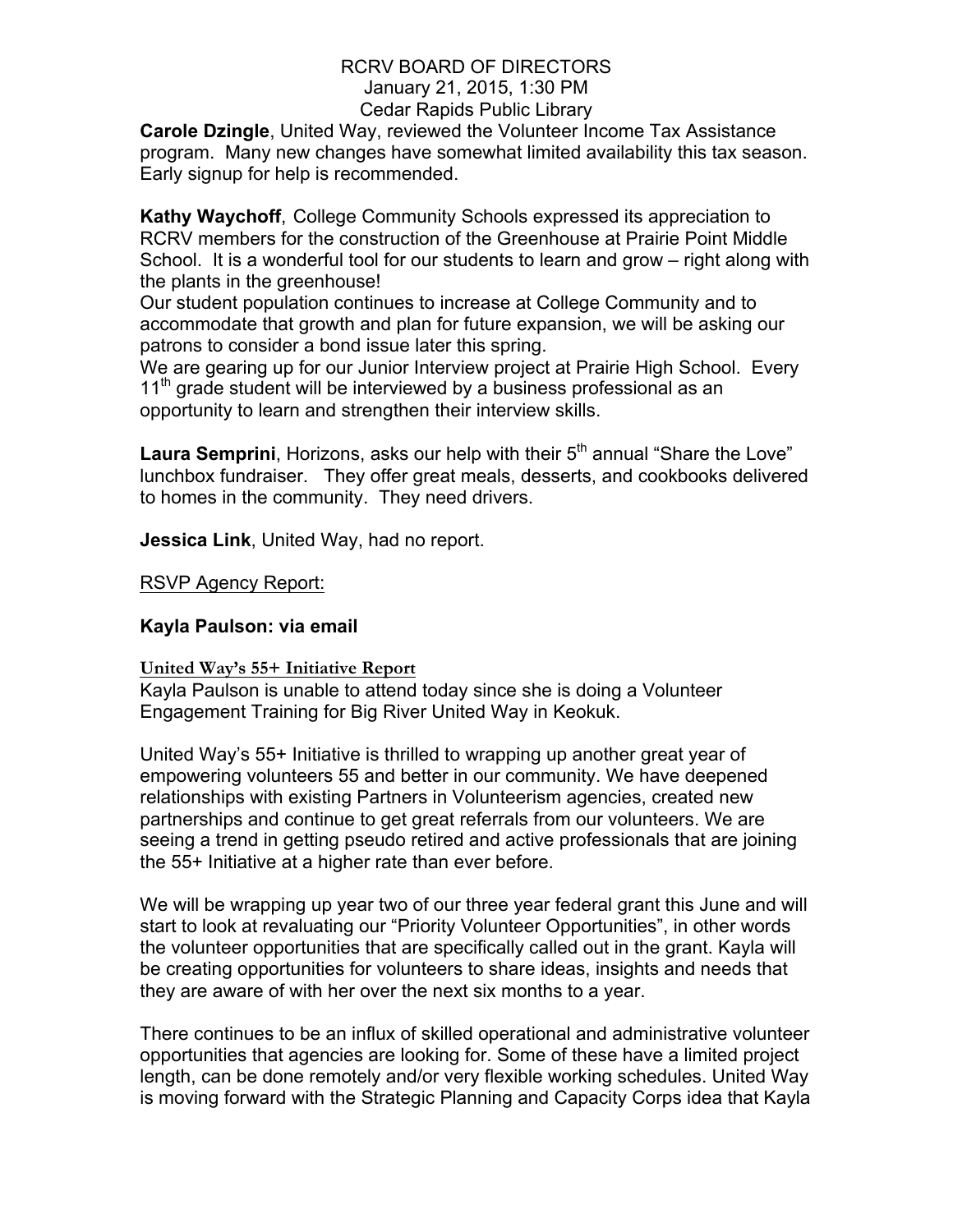has shared at weekly meetings. If you are interested in being a key stakeholder; which includes helping develop the trainings, resources and criteria for this program or want to know more about how you can help nonprofits with strategic planning, visioning, strategizing and facilitating meeting please reach out to Kayla via email or phone.

Kayla Paulson – 319.398.5372 x837 or KPaulson@uweci.org

# RCRV Committee Chair Reports:

# **RCRV Membership Recruiting/Retention Report – Kayla Paulson**

## **Stats for December 2014**

- 189 active volunteers
- 0 new volunteers
- 0 inactivated volunteer restarted
- 0 inactive volunteers terminated/inactivated
- 74 members have reported hours
- 1,614.39 hours

## **Stats for 2014**

- 189 active volunteers
- 7 new volunteers
- 2 inactivated volunteers restarted
- 52 inactive volunteers terminated/removed
- 166 members have reported hours
- 31,183.07 hours

## **RCRV Comprehensive Stats (based on what RSVP/55+ Initiative has tracked since the beginning)**

- 478 members (includes anyone who ever filled out an app.)
- 381 members reported service hours
- 433,696.26 hours

**Based on the national value of a volunteer hour we will likely \$10,000,000.00 of inkind volunteer service to the community if all members accurately report their hours during 2015!!!**

| Top 10 Opportunities supported by RCRV Volunteers in 2014 |                                                        |         |
|-----------------------------------------------------------|--------------------------------------------------------|---------|
| Non-Profit                                                | <b>RCRV</b>                                            | 6131.78 |
| <b>REACT Computer Technician</b>                          | <b>REACT Center</b><br>Unity Point Health - St. Luke's | 3051.00 |
| <b>SHIIP Counselor - Unity Point</b>                      | Hospital<br>Unity Point Health - St. Luke's            | 3042.71 |
| Volunteer Program- St. Luke's                             | Hospital                                               | 2212.15 |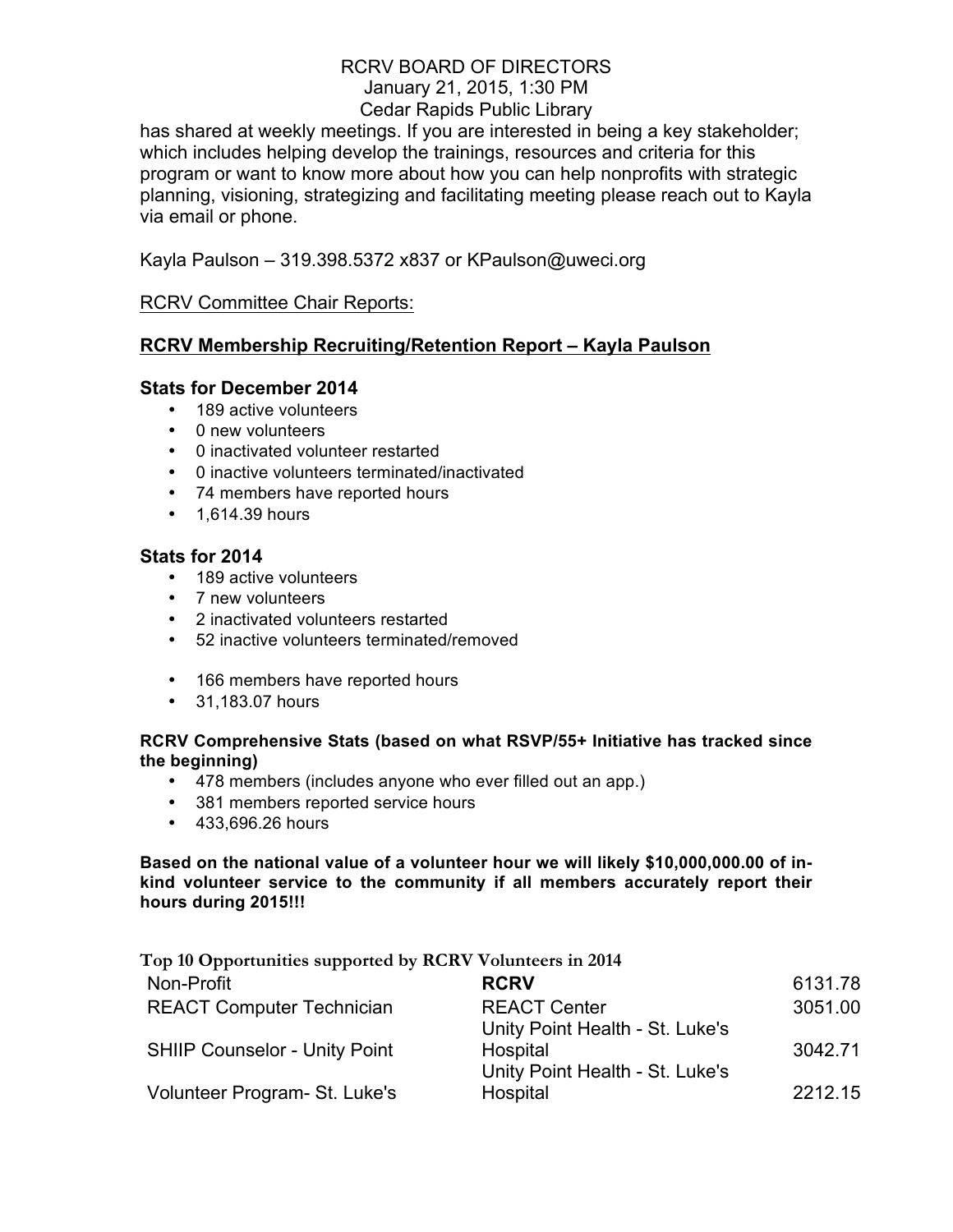## RCRV BOARD OF DIRECTORS January 21, 2015, 1:30 PM

Cedar Rapids Public Library

|                                       | <b>Product I rapido I dollo Libidi y</b> |         |
|---------------------------------------|------------------------------------------|---------|
| <b>Community Project Meeting</b>      | <b>RCRV</b>                              | 1770.48 |
| <b>WRAP Laborer</b>                   | <b>WRAP</b>                              | 1754.65 |
|                                       | Unity Point Health - St. Luke's          |         |
| <b>SHIIP Advantage Admin</b>          | Hospital                                 | 1143.68 |
| <b>Education Enrichment Volunteer</b> | <b>RCRV</b>                              | 1094.54 |
| <b>AARP Tax Assistance</b>            | <b>RCRV</b>                              | 1032.00 |
| Transportation                        | <b>Jones County RSVP</b>                 | 961.50  |
|                                       |                                          |         |

# Data Base: Jim Klein

- The database was updated for:
	- o Returned newsletters
	- $\circ$  Changes in board of directors voted on at the annual meeting in November

# Community Projects: John McDonough

- UnityPoint St Lukes Witwer Children's Therapy center requested that we modify 10 stuffed dogs with push button switches on their behalf. Keith Sutherland indicated that he would do this. He came up with a procedure to do this, but time ran out as he left for vacation. The dogs and procedure are in our office looking for someone to take over and complete this activity.
- Collins Signal and Collins Column issues have been put on the web. They can be found at http://www.rockwellcollinsmuseum.org.

# 2014 WRAP Accomplishments

- 1.35 wooden ramp builds
- 2.15 wooden ramp removals
- 3.5 Al Ramp installs
- 4.4 Al ramp removals
- 5.1 wooden ramp repair
- 6.1 ramp designed
- 7.1 handrails and steps installed
- 8.Total 62 for 2014. This is a record for the WRAP program.
- 45 for 2013
- 37 for 2013
- 26 for 2011
- 21 for 2010
- The Ramp design manual has been updated as well.
- Pierce School needs a volunteer manager to take over the Kindergarten Science Classes as Art Roderick is going to step down.
- Income Tax efforts will be starting shortly at UWECI. If you want help, please